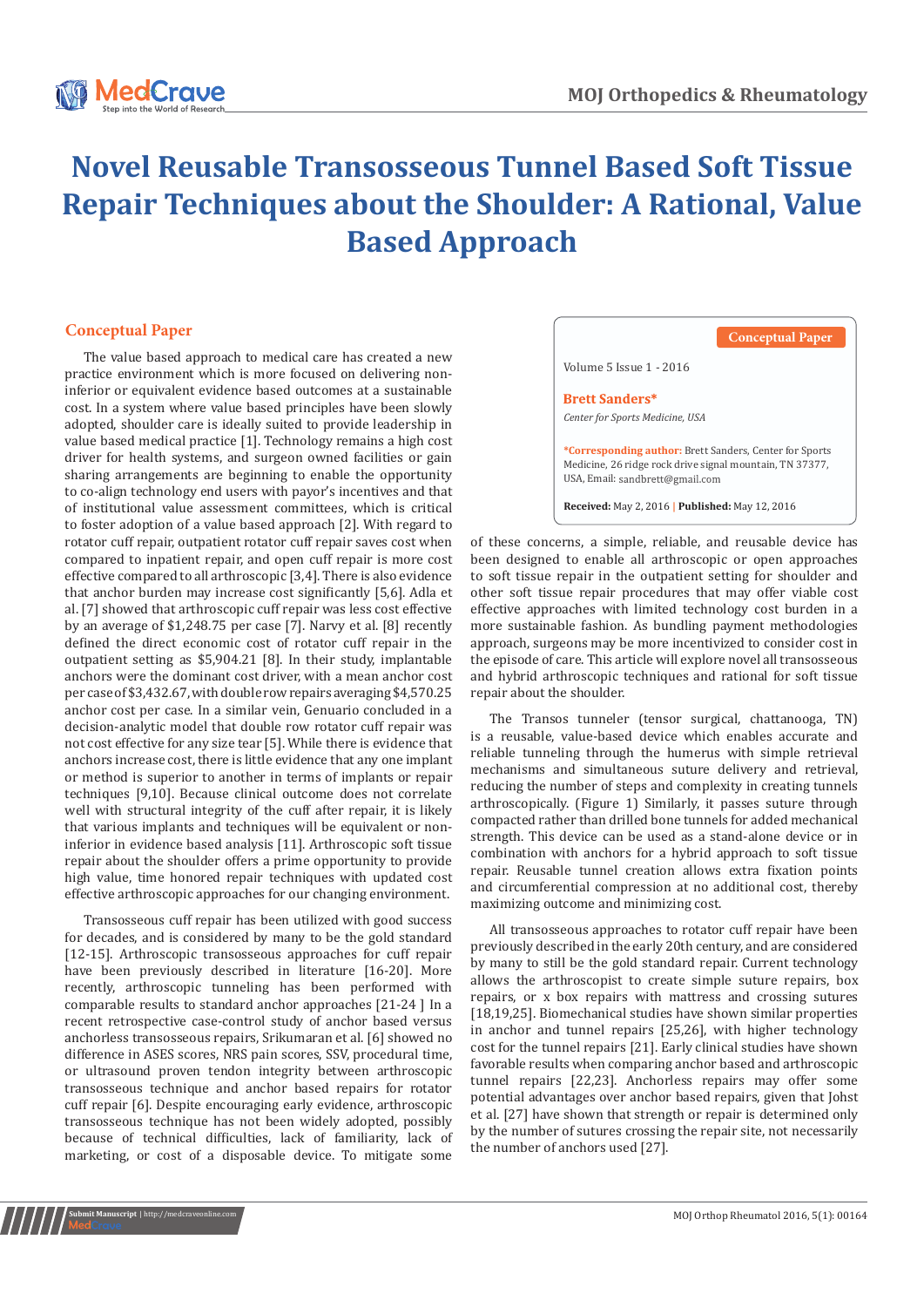

**Figure 1:** A reusable transosseous tunneler design breaks down for sterilization and allows repeatable transosseous tunneling within the case.

Biological considerations are currently believed to be the predominant factor in rotator cuff healing, along with clinical factors such as timing of repair, host factors, size of tear, and chronicity. An excellent biological milieu is created in transosseous repairs by allowing easy ingress of stem cells from the proximal humerus bone marrow to the repair site with no inert substance in the tunnel to block access. Bone tunnels essentially mimic the micro fracture technique of the tuberosity which has been linked with increased healing of the rotator cuff [28,29]. The Transos device creates a 2.9mm medial and 1.9mm lateral tunnel, so there are no problematic bone voids in revision cases, and an anchor can always be introduced into the small diameter hole in the case of soft bone, a bone cyst, or any technical problem. Failure mode of transosseous repairs typically spare tendon substance, thus creating a less complex revision surgery in the case of a re-tear. If the failure mode occurs through suture cut through in the bone, it has occurred through one of the only tissues in the body that can heal with regenerative healing, allowing more options for revision fixation. If the failure mode of the repair construct is shifted to the biologically disadvantaged rotator cuff tendon, tendon truncation may occur, requiring a graft for salvage. Some anchor constructs exceeding the tendon modulus may create medial stress risers and tissue strangulation [30], which could contribute to tendon substance loss and difficult revision circumstances. Additional

technical benefits of transosseous tunnels include excellent footprint area restoration through circumferential tendon compression, the ability to make large bone bridges with mattress sutures while simultaneously sealing off fibrinolytic synovial fluid from the repair site, and two fixation points per tunnel. Additionally, the surgeon may choose the number of sutures placed in the tunnel for added strength, and create unlimited repeat tunnels within a case with no extra cost burden. This is an important facet when considering that strength of the composite repair parallels the number of sutures through the tendon, not the strength of a bone- anchor interface [27]. Similiarly, more tunnel fixation points with more sutures gives the surgeon an option for increasingly strong repair with a higher cost ceiling compared to increasing anchor fixation points alone. Arthroscopic grasping sutures and suture tapes are further methods to add strength to tunneled repair constructs. It is possible that a new goal in arthroscopic rotator cuff surgery should not be to reproduce a "transosseous equivalent" anchor repair, but rather to consider a "true arthroscopic transosseous" technique in conjunction with anchor repair to achieve a maximized gold standard repair while practicing value based medicine and minimizing cost.

## **Situation Specific Transosseous Techniques**

All transosseous techniques offer several permutations and combinations of suture patterns. The simple repair, the box repair, and the X box repair, are demonstrated in Figure 2. These techniques allow for multiple small diameter fixation points to create whichever fixation pattern the surgeon chooses as appropriate.

A promising technique for small or partial tears (PASTA) is a single tunnel repair (Figure 3). As demonstrated, this repair can create excellent coaptation of the tendon, with added strength from suture grasping stitches. A single tunnel in small repair area can provide "2 for 1" fixation points relative to a single anchor with a true transosseous, circumferential stitches rather than a transosseous equivalent construct with multiple anchors. It is likely that lateral anchors in this clinical situation add little value relative to their cost.

For those new to tunneling techniques, a transitional approach with hybrid techniques may be of value, just as they have been with transitioning from open to mini-open to arthroscopic approaches for rotator cuff repair. Two hybrid techniques have been explored to provide maximum strength of repair in necessary situations at minimum cost, maximizing benefits of both repair strategies. There are an almost unlimited amount of anchor tunnel construct iterations and permutations possible, depending on specific needs. However, in the author's experience, two have proved to be particularly useful, especially as a surgeon transitions from experience in all anchor approaches and becoming familiar with suture management.

Anchor Bounded hybrid Repair (Figure 4): This technique prioritizes anchors as the primary means of fixation, and allows for the repair of any sized cuff tear with a transosseous equivalent four anchor construct. This repair is typically applied in severely retracted tears, reconstructions, or tears with noncompliant tissue. Anchors are placed at the margins of the tear, securing the mechanically important cables of the rotator cuff, while the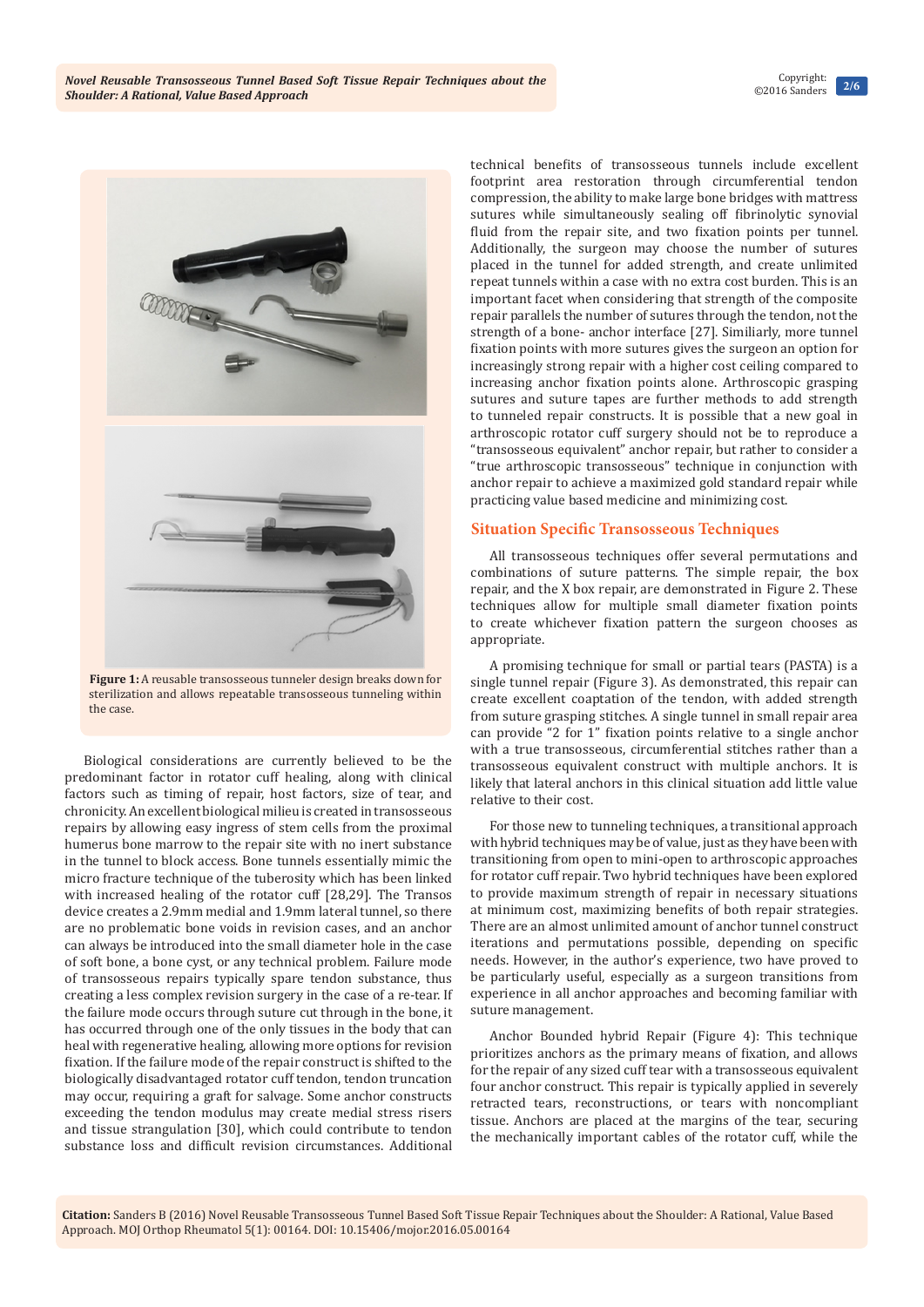**3/6** Copyright: ©2016 Sanders

intervening tissue is circumferentially opposed to bone with either one or two transosseous tunnels. The tunnels between the anchors respect the biology and bone stock of the tuberosity, while adding additional circumferential compression points of the tendon footprint. Additional tunnels may be created as needed for "dog ears" or further cuff reduction. This paradigm may also be used in superior capsular or graft augmentations, as there are often edges of the graft which must be secured for stability of the graft interface, even after multiple anchors have been used (Figure 5).



**Figure 2**: Various all transosseous repairs: a) simple b) X box c) three tunnel.

Tunnel bounded, minimal anchor hybrid repair (Figure 6): Tunnel bounded hybrid repair technique prioritizes tunnels as the primary fixation and allows for repair of any cuff tear with at least a single anchor and multiple tunnels using a reusable device, creating a high value repair with five fixation points. A double

or triple anchor is placed at the center of the repair construct. Two tunnels are placed at the anterior and posterior margins of the tear. Three sutures are placed in each tunnel. After passing all sutures through the tendon, the anchor sutures are tied at the medial margin of the repair site. A passing suture is used to shuttle the medial anchor sutures through the lateral tunnels in the inferior to superior direction, reconstructing the footprint as in a transosseous equivalent repair, without the need for extra lateral anchors. These sutures are then tied back to themselves, creating a medial mattress component with fixation to the anchor. The remaining simple transosseous sutures are then tied, using the lateral suture limb as the post. Only one anchor is used in this construct at the point of medial stress concentration, while the footprint is restored using circumferential compression sutures without the need for more lateral anchors. As many other single tunnels may be added as necessary to augment the repair. The medial tails of the sutures may then by incorporated into a secondary backup lateral anchor if desired, creating a double anchor hybrid repair (Figure 7). Anchors and tunnels are thus used synergistically to maximize repair integrity and minimize cost.



**Figure 3:** Single tunnel repair for a small rotator cuff tear.

Biceps tenodesis (Figure 8): Arthroscopic supra pectoral approaches to biceps tenodesis that release the sheath are an option for biceps tenodesis, likely because pain relief may be provided by releasing the biceps sheath [24,31]. A transosseous approach in this setting reduces anchor use, and obviates the use of a potentially troublesome wound in the axilla. Bone in this area is the most robust in the proximal humerus, and thus readily accessible for strong fixation in anchorless techniques.

**Citation:** Sanders B (2016) Novel Reusable Transosseous Tunnel Based Soft Tissue Repair Techniques about the Shoulder: A Rational, Value Based Approach. MOJ Orthop Rheumatol 5(1): 00164. DOI: [10.15406/mojor.2016.05.00164](http://dx.doi.org/10.15406/mojor.2016.05.00164)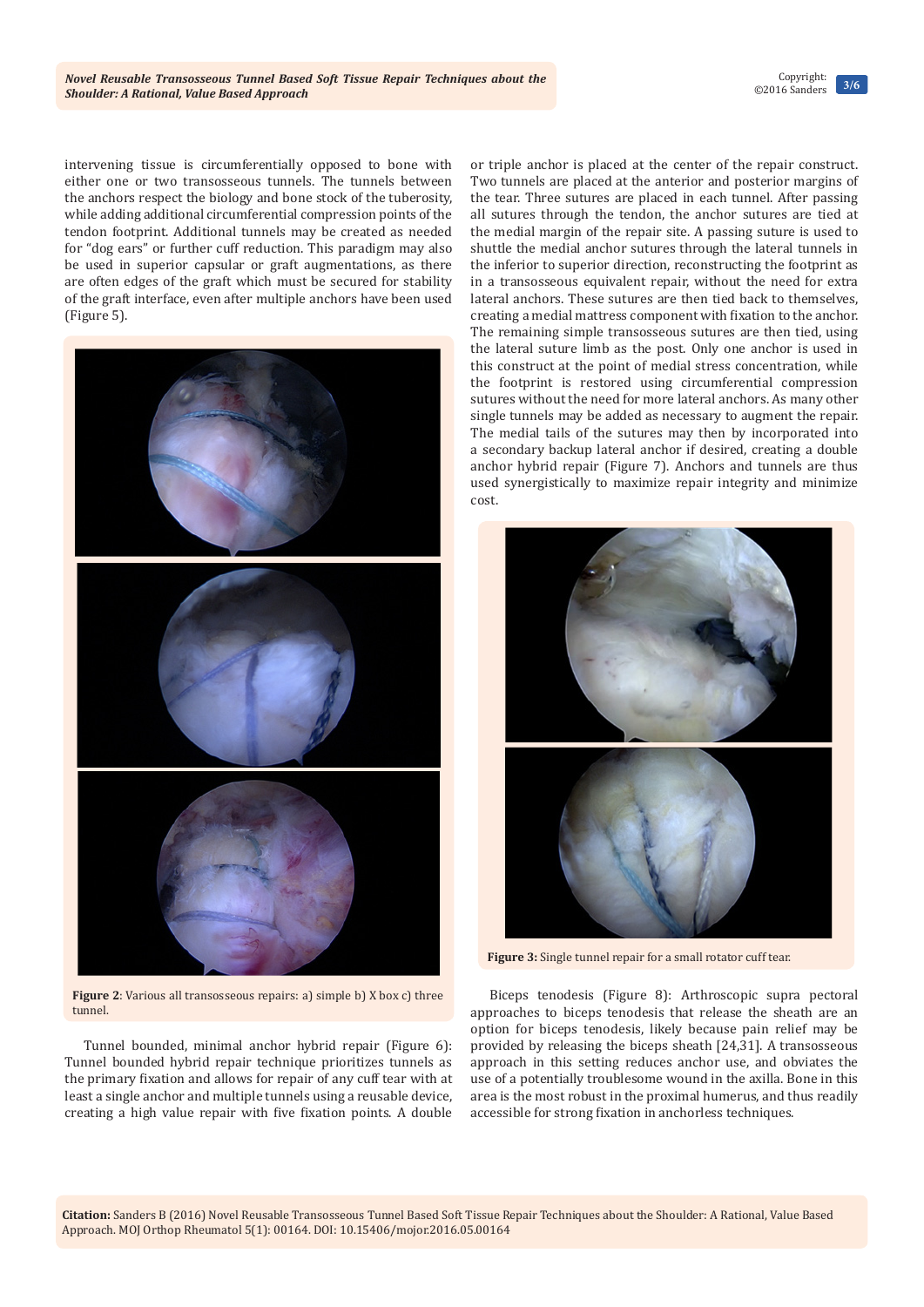

 **Figure 4:** Anchor bounded hybrid repair.



**Figure 5:** Superior capsular reconstruction with transosseous augmentation.



**Figure 6:** Single anchor: example of a tunnel bounded repair with a single anchor medially. Footprint reconstruction is achieved without the need for lateral anchors.

The biceps may be released, or initially left in situ for this technique. We prefer to release the biceps to allow for an interesting tendon grasping repair. Two tunnels are created with an awl from an anterolateral portal after releasing the biceps sheath. The first tunnel is created from the same portal in the inferior position, just at the superior margin of the pectorals major and above the anterior circumflex vessels. The doubled suture is retrieved through the tendon from an accessory inferomedial portal, and a locking loop is formed utilizing a retrograde passing device. This suture loop is then locked with the lateral suture tail

and tied arthroscopcially with the biceps at physiological length from a posterior arthroscopic grasper. The second, more superior tunnel is then created using the arthroscopic tunneler. This double passing suture is then brought through the tendon using a retrograde passing device from the inferomedial portal. Grasping instruments are used to pass the loop over the tendon, creating a strong circumferential grasp on the tendon. The retrograde device is then used to create another locking loop through the circumferential loop, creating excellent fixation with a "cinch loop configuration". These sutures are then tied arthroscopically with the post lateral. The remaining tendon is removed, and the tendon ends are annealed with the electrocautery [32-38].



**Figure 7:** Tunnel bounded, double anchor repair: one medial and one lateral anchor are utilized with two tunnels, creating six fixation points.



**Figure 8:** Biceps tenodesis: All transosseous suprapectoral biceps tenodesis with tendon grasping sutures.

**Citation:** Sanders B (2016) Novel Reusable Transosseous Tunnel Based Soft Tissue Repair Techniques about the Shoulder: A Rational, Value Based Approach. MOJ Orthop Rheumatol 5(1): 00164. DOI: [10.15406/mojor.2016.05.00164](http://dx.doi.org/10.15406/mojor.2016.05.00164)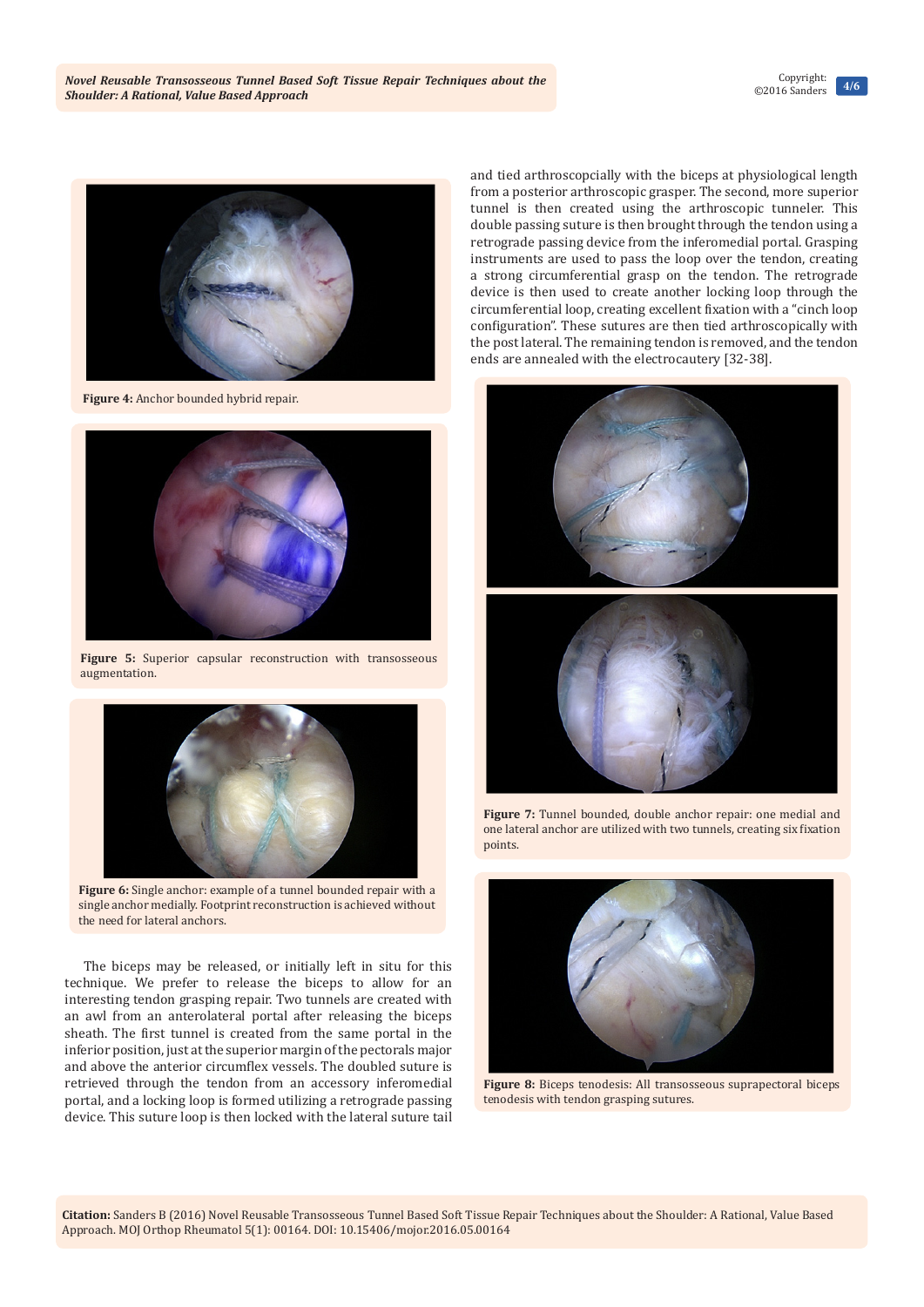**5/6** Copyright: ©2016 Sanders

Reusable arthroscopic transosseous tunneling is a reproducible and safe approach which adds multiple options to the arthroscopic surgeon's armamentarium for many commonly performed arthroscopic procedures. These approaches may offer another surgical option for soft tissue repair which respects biology, offers a biomechanically sound repair, creates "two for one fixation points" with circumferential tendon compression, and synergies well with existing technology. As clinician's incentives are increasingly aligned for value based treatments, these techniques could be employed to maximize clinical outcome, while minimizing cost in the value based era of medicine.

## **References**

- 1. [Black EM, Higgins LD, Warner JJP \(2013\) Value Based Shoulder](http://www.ncbi.nlm.nih.gov/pubmed/23659804)  [Surgery: Practicing Outcomes Driven, Cost Conscious Care. J](http://www.ncbi.nlm.nih.gov/pubmed/23659804)  [Shoulder Elbow Surg 22\(7\): 1000-1009.](http://www.ncbi.nlm.nih.gov/pubmed/23659804)
- 2. [Yu S, Zuckerman J \(2015\) 5 Points on Orthopedics in US Healthcare.](http://www.amjorthopedics.com/articles/5-points/article/orthopedics-in-us-health-care/21f2f5a15792439d128f0336a3959d5e.html)  [The Amercian Journal of Orthopedics 44\(12\): 538-541.](http://www.amjorthopedics.com/articles/5-points/article/orthopedics-in-us-health-care/21f2f5a15792439d128f0336a3959d5e.html)
- 3. [Cordasco FA, McGinley BJ, Charlton T \(2000\) Rotator cuff repair as](http://www.ncbi.nlm.nih.gov/pubmed/10717859)  [an outpatient procedure. J Shoulder Elbow Surg 9\(1\): 27-30.](http://www.ncbi.nlm.nih.gov/pubmed/10717859)
- 4. [Churchill RS, Ghorai JK \(2009\) Total cost and operating room time](http://www.ncbi.nlm.nih.gov/pubmed/20137974)  [comparison of rotator cuff repair techniques at low, intermediate,](http://www.ncbi.nlm.nih.gov/pubmed/20137974)  [and high volume centers: mini-open versus all-arthroscopic. J](http://www.ncbi.nlm.nih.gov/pubmed/20137974)  [Shoulder Elbow Surg 19\(5\): 716-721.](http://www.ncbi.nlm.nih.gov/pubmed/20137974)
- 5. [Genuario JW, Donegan RP, Hamman D, Bell JE, Boublik M, et al.](http://www.ncbi.nlm.nih.gov/pubmed/22854989)  [\(2012\) The cost-effectiveness of single-row compared with double](http://www.ncbi.nlm.nih.gov/pubmed/22854989)[row arthroscopic rotator cuff repair. J Bone Joint Surg Am 94\(15\):](http://www.ncbi.nlm.nih.gov/pubmed/22854989)  [1369-1377.](http://www.ncbi.nlm.nih.gov/pubmed/22854989)
- 6. Srikumaran U, Hannan C, Kilcoyne K, Petersen, Mcfarland E, et al. (2016) Arthroscopic Anchored Versus Transosseous Cuff Repair: A Comparison of Clinical Outcomes and Structural Integrity. AAOS presentation, Florida, USA.
- 7. [Adla DN, Rowsell M, Pandey R \(2010\) Cost-effectiveness of open](http://www.ncbi.nlm.nih.gov/pubmed/19574063)  [versus arthroscopic rotator cuff repair. J Shoulder Elbow Surg](http://www.ncbi.nlm.nih.gov/pubmed/19574063)  [19\(2\): 258- 261.](http://www.ncbi.nlm.nih.gov/pubmed/19574063)
- 8. [Narvy S, Ahluwalia A, Vangsness CT \(2016\) Analysis of Direct Cost](http://www.ncbi.nlm.nih.gov/pubmed/26761928)  [of Outpatient Arthroscopic Rotator Cuff Repair. Am J Orthop 45\(1\):](http://www.ncbi.nlm.nih.gov/pubmed/26761928)  [7-11.](http://www.ncbi.nlm.nih.gov/pubmed/26761928)
- 9. [Moosmayer S, Lund G, Seljom US, Haldorsen B, Svege IC, et al. \(2014\)](http://www.ncbi.nlm.nih.gov/pubmed/25232074)  [Tendon repair compared with physiotherapy in the treatment of](http://www.ncbi.nlm.nih.gov/pubmed/25232074)  [rotator cuff tears. A randomized controlled study in 103 cases with](http://www.ncbi.nlm.nih.gov/pubmed/25232074)  [a five-year follow up. J Bone Joint Surg Am 96\(18\): 1504-1514.](http://www.ncbi.nlm.nih.gov/pubmed/25232074)
- 10. [Payne A, Slover J, Inneh I, Hutzler L, Iorio R, et al. \(2015\) Orthopaedic](http://www.ncbi.nlm.nih.gov/pubmed/26665242)  [Implant waste:analysis and quantification. Am J Orthop 44\(12\):](http://www.ncbi.nlm.nih.gov/pubmed/26665242)  [554-560.](http://www.ncbi.nlm.nih.gov/pubmed/26665242)
- 11. [Russell RD, Knight JR, Mulligan E, Khazzam MS \(2014\) Structural](http://www.ncbi.nlm.nih.gov/pubmed/24553881)  [integrity after rotator cuff repair does not correlate with patient](http://www.ncbi.nlm.nih.gov/pubmed/24553881)  [function and pain: a meta-analysis. J Bone Joint Surg Am 96\(4\): 265-](http://www.ncbi.nlm.nih.gov/pubmed/24553881) [271.](http://www.ncbi.nlm.nih.gov/pubmed/24553881)
- 12. [McLaughlin HL \(1944\) Lesions of the musculotendinous cuff of](http://www.ncbi.nlm.nih.gov/pubmed/8020230)  [the shoulder: the exposure and treatment of tears with retraction.](http://www.ncbi.nlm.nih.gov/pubmed/8020230)  [1944. J bone joint surg Am 304: 3-9.](http://www.ncbi.nlm.nih.gov/pubmed/8020230)
- 13. [Ramsey ML, Getz CL, Parsons BO \(2009\) What's new in shoulder](http://www.ncbi.nlm.nih.gov/pubmed/20360533)  [and elbow surgery. J bone Joint surg Am 92\(4\): 1047-1061.](http://www.ncbi.nlm.nih.gov/pubmed/20360533)
- 14. [Bishop J, Klepps S, Lo IK, Bird J, Gladstone JN, et al. \(2006\) Cuff](http://www.ncbi.nlm.nih.gov/pubmed/16679227)  [integirty after arthroscopic versus open rotator cuff repair: a](http://www.ncbi.nlm.nih.gov/pubmed/16679227)  [prospective study. J shoulder elbow Surg 15\(3\): 290-299.](http://www.ncbi.nlm.nih.gov/pubmed/16679227)
- 15. [McCallister WV, Parson IM, Titleman RM, Matsen FA \(2005\) Open](http://www.ncbi.nlm.nih.gov/pubmed/15930537)  [rotator cuff repair without acromioplasty. J Bone Joint Surg AM](http://www.ncbi.nlm.nih.gov/pubmed/15930537)  [87\(6\): 1278-1283.](http://www.ncbi.nlm.nih.gov/pubmed/15930537)
- 16. [Cicak N, Klobucar H, Bicanic G, Trsek D \(2006\) Arthroscopic](http://www.ncbi.nlm.nih.gov/pubmed/16651169)  [transosseous suture anchor technique for rotator cuff repairs.](http://www.ncbi.nlm.nih.gov/pubmed/16651169)  [Arthroscopy 22\(5\): 565.](http://www.ncbi.nlm.nih.gov/pubmed/16651169)
- 17. [Kim KC, Rhee KJ, Shin HD, Kim YM \(2008\) Arthroscopic transosseous](http://www.ncbi.nlm.nih.gov/pubmed/18453167)  [rotator cuff repair. Orthopeidcs 31\(4\): 327-330.](http://www.ncbi.nlm.nih.gov/pubmed/18453167)
- 18. Krishnan SG (2009) Arthroscopic trans-osseous rotator cuff repair: going back to the future. Presentation at San Diego Shoulder meeting, California, USA.
- 19. [Garofalo R, Castagna A, Borroni M, Krishnan S \(2011\) Arthroscopic](http://www.ncbi.nlm.nih.gov/pubmed/22011882)  [transosseous \(anchorless\) rotator cuff repair. Knee Surg Sports](http://www.ncbi.nlm.nih.gov/pubmed/22011882)  [Traumatol Arthrosc 20\(6\): 1031-1035.](http://www.ncbi.nlm.nih.gov/pubmed/22011882)
- 20. [Burkhart SS, Nassar J, Schenck RC, Wirth MA, Wirth MA \(1996\)](http://europepmc.org/abstract/med/8902141)  [Clinical and anatomic considerations in the use of a new anterior](http://europepmc.org/abstract/med/8902141)  [inferior submaxillary nerve portal. Arthrsocopy 12\(5\): 634-637.](http://europepmc.org/abstract/med/8902141)
- 21. [Srikumaran U, Romine L, Hannan C, Chappidi M, Kilcoyne K, et](https://www.isakos.com/meetings/2015congress/AbstractView?EventID=8030)  [al. \(2013\) Arthroscopic transosseous rotator cuff repair is cost](https://www.isakos.com/meetings/2015congress/AbstractView?EventID=8030)  [effective compared to anchored technique. Poster presentation at](https://www.isakos.com/meetings/2015congress/AbstractView?EventID=8030)  [San Diego Shoulder meeting, California, USA.](https://www.isakos.com/meetings/2015congress/AbstractView?EventID=8030)
- 22. [Kuroda S, Ishige N, Mikasa M \(2013\) Advantages of arthroscopic](http://www.ncbi.nlm.nih.gov/pubmed/23836242)  [transosseous suture repair of the rotator cuff without the use of](http://www.ncbi.nlm.nih.gov/pubmed/23836242)  [anchors. Colin Ortho Relat Res 471\(11\): 3514-3522.](http://www.ncbi.nlm.nih.gov/pubmed/23836242)
- 23. [Black EM, Linn A, Skrikumaran U, Jain N, Freehill MT \(2015\)](http://www.ncbi.nlm.nih.gov/pubmed/25970360)  [Arthroscopic Transosseous Rotator Cuff repair: technical note,](http://www.ncbi.nlm.nih.gov/pubmed/25970360)  [outcomes, and complications. Orthopaedics 38\(5\): 352-358.](http://www.ncbi.nlm.nih.gov/pubmed/25970360)
- 24. [Kahlenberg CA, Patel RM, Nair R, Deshmane PP, Harnden G, et al.](http://www.ncbi.nlm.nih.gov/pubmed/26535276/)  [\(2014\) Clinical and Biomechanical Evaluation of an All-arthroscopic](http://www.ncbi.nlm.nih.gov/pubmed/26535276/)  [Suprapectoral Biceps Tenodesis. Orthop J Sports Med 2\(10\):](http://www.ncbi.nlm.nih.gov/pubmed/26535276/)  [2325967114553558.](http://www.ncbi.nlm.nih.gov/pubmed/26535276/)
- 25. [Garrigues GE, Lazarus MD \(2012\) Arthroscopic bone tunnel](http://www.ncbi.nlm.nih.gov/pubmed/22588393)  [augmentation for rotator cuff repair. Orthopaedics 35\(5\): 392-397.](http://www.ncbi.nlm.nih.gov/pubmed/22588393)
- 26. [Fox MP, Auffarth A, Tauber M, Hartmann A, Resch H \(2008\) A novel](http://www.ncbi.nlm.nih.gov/pubmed/18760216)  [transosseous button technique for rotator cuff repair. Arthroscopy](http://www.ncbi.nlm.nih.gov/pubmed/18760216)  [24\(9\): 1074-1077.](http://www.ncbi.nlm.nih.gov/pubmed/18760216)
- 27. [Nho SJ, Michael KS, Seth LS, Kevin BF, Stephan L, et al. \(2007\)](http://www.shanenhomd.com/pdf/articles/systematic-review-of%20arthroscopic-rotator-cuff-repair.pdf)  [Systematic review of arthroscopic rotattor cuff repair and mini](http://www.shanenhomd.com/pdf/articles/systematic-review-of%20arthroscopic-rotator-cuff-repair.pdf)[open rotator cuff repair. J Bone Joint Surg Am 89: 127-136.](http://www.shanenhomd.com/pdf/articles/systematic-review-of%20arthroscopic-rotator-cuff-repair.pdf)
- 28. [Behrens SB, Bruce B, Zonno AJ, Paller D, Green A \(2012\) Initial](http://www.ncbi.nlm.nih.gov/pubmed/22088578)  [fixation strength of transosseous equivalent suture bridge repair is](http://www.ncbi.nlm.nih.gov/pubmed/22088578)  [comparable with transosseous repair. Am J Sports Med 40\(1\): 133-](http://www.ncbi.nlm.nih.gov/pubmed/22088578) [140.](http://www.ncbi.nlm.nih.gov/pubmed/22088578)
- 29. [Werner BC, Evans CL, Holzgrefe RE, Tuman JM, Hart JM \(2014\)](http://www.ncbi.nlm.nih.gov/pubmed/25201442)  [Arthroscopic suprapectoral and open sub pectoral biceps tenodesis:](http://www.ncbi.nlm.nih.gov/pubmed/25201442)  [a comparison of minimum 2 year clinical outcomes. Am J Sports](http://www.ncbi.nlm.nih.gov/pubmed/25201442)  [Med 42\(11\): 2583-9580.](http://www.ncbi.nlm.nih.gov/pubmed/25201442)
- 30. [Vitale MA, Vitale MG, Zivin JG, Braman JP, Bigliani LU, et al.](http://www.ncbi.nlm.nih.gov/pubmed/17399623)  [\(2007\) Rotator Cuff Repair: an analysis of utility scores and cost](http://www.ncbi.nlm.nih.gov/pubmed/17399623)[effectiveness. J Shoulder Elbow Surg 16\(2\): 181-187.](http://www.ncbi.nlm.nih.gov/pubmed/17399623)
- 31. [Tauber M, Koller H, Resch H \(2008\) Transosseous arthroscopic](http://www.ncbi.nlm.nih.gov/pubmed/18418574)  [repair of partial articular-surface supraspinatus tendon tears. Knee](http://www.ncbi.nlm.nih.gov/pubmed/18418574)  [Surg Sports Traumatol Arthrosc 16\(6\): 608-613.](http://www.ncbi.nlm.nih.gov/pubmed/18418574)
- 32. [Kummer FJ, Hahn M, Day M, muslin RJ, Jazrawi LM \(2013\) Laboratory](http://www.ncbi.nlm.nih.gov/pubmed/24032613)  [comparison of a new arthroscopic transosseous rotator cuff repair](http://www.ncbi.nlm.nih.gov/pubmed/24032613)  [technique to a double row transosseous equivalent repair using](http://www.ncbi.nlm.nih.gov/pubmed/24032613)  [anchors. Bull Hosp Jt Dis 71\(2\): 128-131.](http://www.ncbi.nlm.nih.gov/pubmed/24032613)

**Citation:** Sanders B (2016) Novel Reusable Transosseous Tunnel Based Soft Tissue Repair Techniques about the Shoulder: A Rational, Value Based Approach. MOJ Orthop Rheumatol 5(1): 00164. DOI: [10.15406/mojor.2016.05.00164](http://dx.doi.org/10.15406/mojor.2016.05.00164)